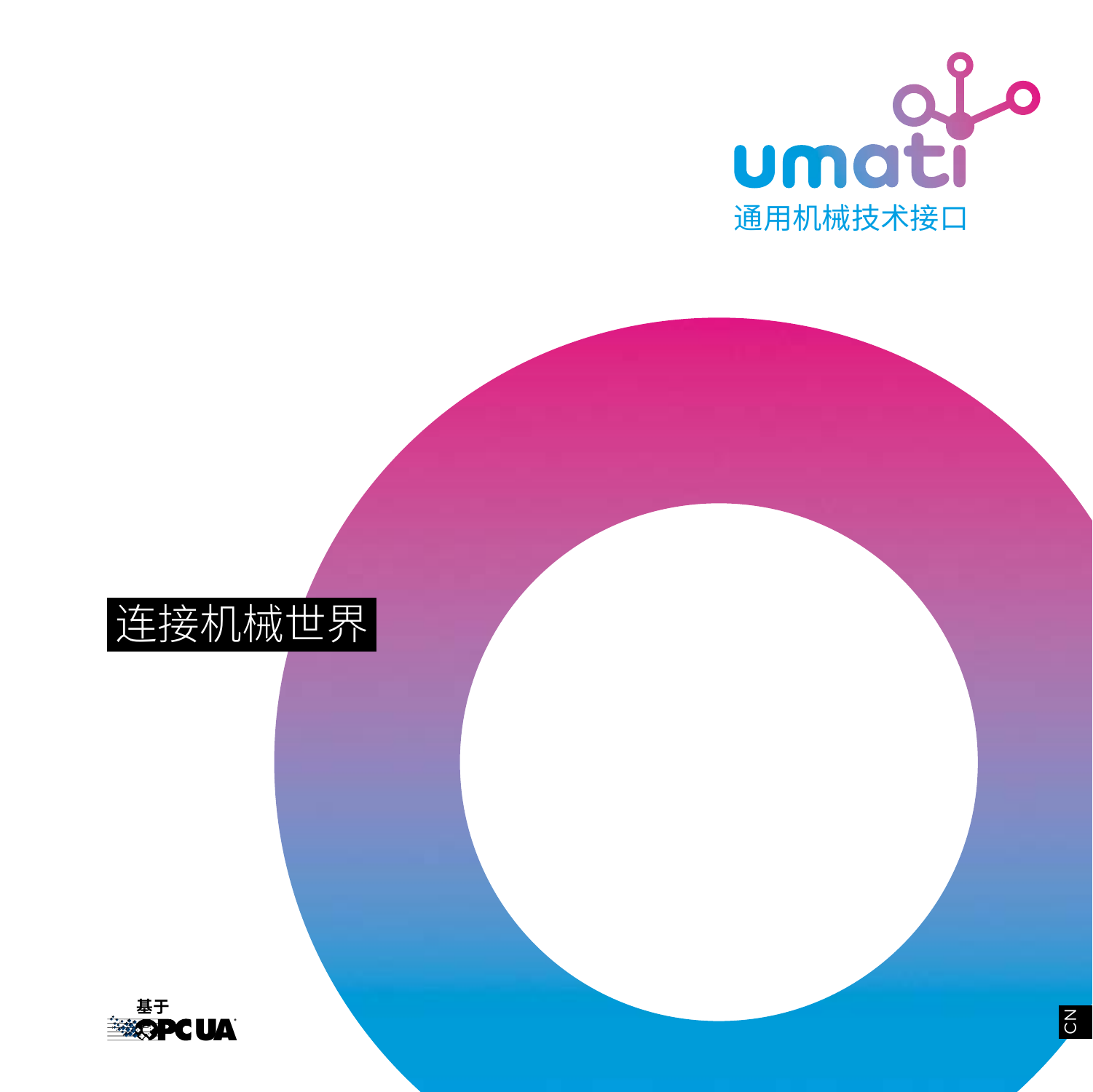# umati——强大的合作伙伴网络



#### **umati合作伙伴:**

- 通过**umati标识**证明其产品的互联互 通性
- **更容易接触客户**
- 通过强大的市场营销和高知名度**启动 市场**,并从中受益
- 演示"**即插即用"**的用户体验,例如 在展销会上进行演示
- 加入业内**全球社区——**为行业服务
- 可获取**独家**信息和工具

umati合作伙伴的数量持续增加。如需 查看umati的使用方法,请登录: **umati.org/partners**



**umati将机器制造商、软件开发商和用户聚集在一 个强大的社区中。参与者分享经验,实施同一OPC UA标准,并从中受益。**





www.vdw.de

**info@umati.org www.umati.org**



umati运营万 **VDMA - 德国机械设备制造业联合会 VDW - 德国机床制造商协会** www.vdma.org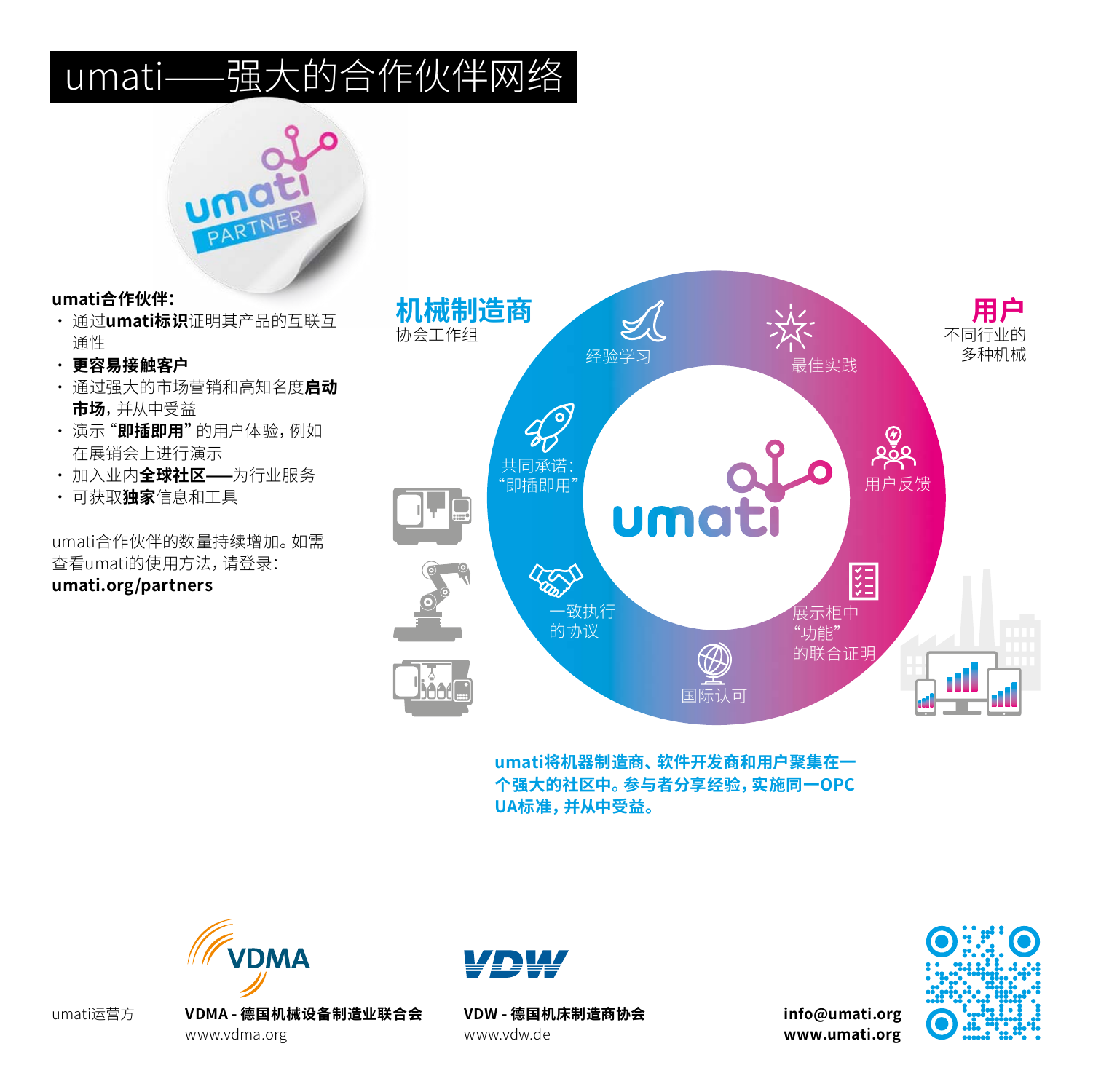### 通用机械技术接

我们的承诺: 在机械和软件之间实现便 捷、安全、无缝的连接 —— 帮助客户利用数据的附加 价值。

在21世纪,所有机械的**互联互通至关重要**,因此最好可以通过开放 的、标准化的接口从设备和软件系统中获取数据。

**umati作为一个全球社区**,致力于将基于OPC UA标准的通用接口 概念引入市场,并促进这些标准的认可和实施。umati最初是一个 机械制造行业的公司联盟。

**我们的使命**是使普通用户从机械领域真正的"即插即用"中受益, 并对此加以验证。

umati所依靠的是**全球互操作性标准OPC-UA**。多个"联合工作 组"与机器制造行业各部门以及OPC基金会协同合作,实现标准化 工作。这既顾及了个人的不同技术需求,又确保了最大程度的透明 度,还获得了强大的全球社区支持。

#### **OPC UA标准和OPC基金会**:

- 提供一个标准化沟通的框架(沟通**方式**)
- 为各种特定技术需求的**标准化提供支持**(沟通**内容**)
- **在全球范围内提供**标准,**无许可费用**。





**umati的工作方式:**

**几台配备OPC UA服务器的机器使用umati认可的配套规范 (根据umati指南实施),通过OPC UA客户端连接到一个IT 系统上。**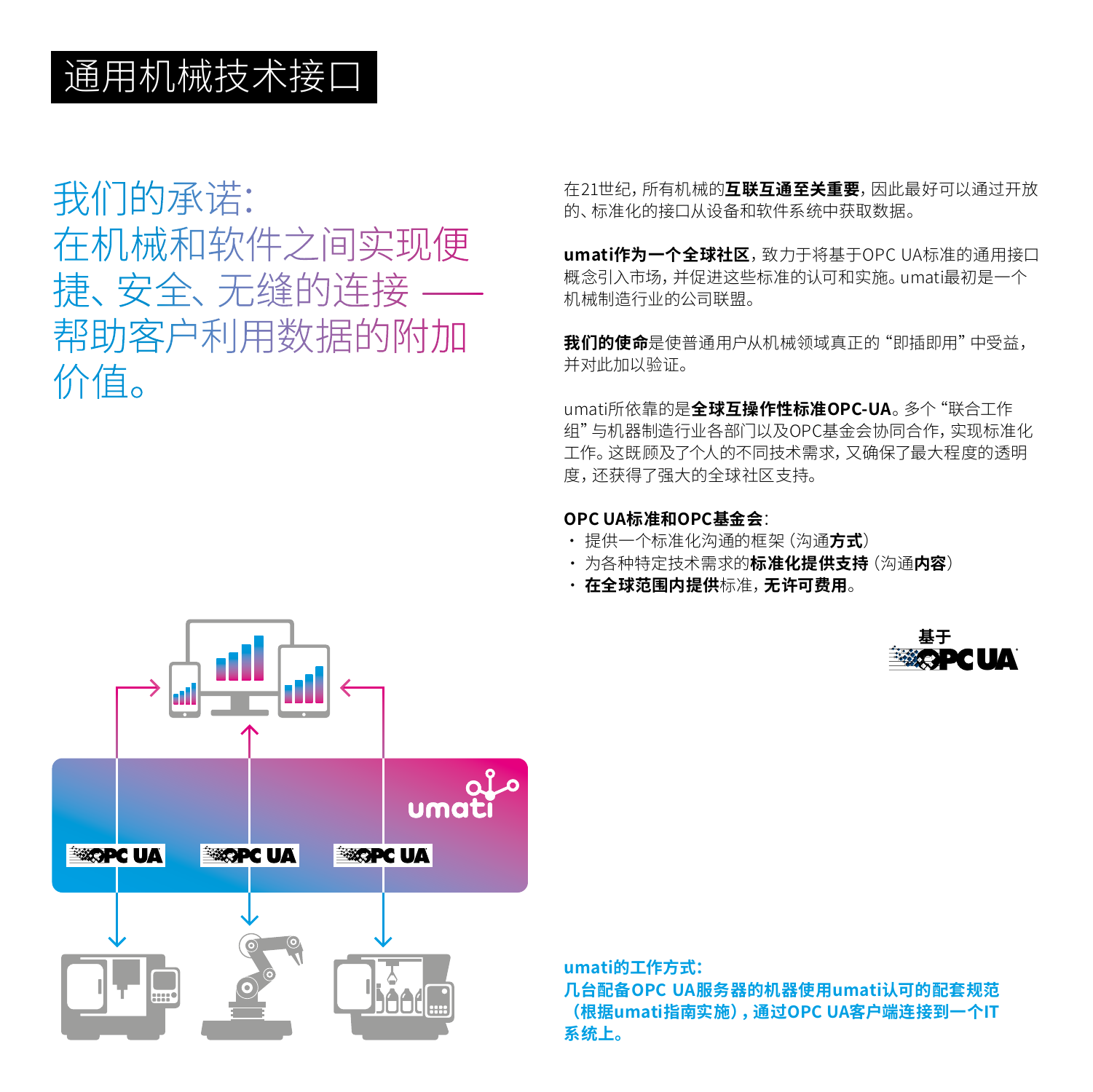### umati使数据流成为一种用户体验

### umati现场演示证明了不同 机械技术的互联互通即将 实现。

**umati现场演示:**

- 提供了数据流"**用户体验"**
- 有一个可供参与者连接的**开放、通用的机构**
- 即使在展销会这种环境条件下,也能实现机械和多个软件应 用程序之间的**"交叉连接"**

#### **umati社区受益于:**



实现展销会期间及以后**安全连接**的公共基础设施



独立于供货商的**仪表板**,可显示"机器状态监控"用例的 数据



连接**指南——**同样适用于测试和插拔大会



面向所有合作伙伴的全面**营销活动**(包括设计和模板), 为客户和供应商创造市场影响力



**umati现场演示的工作方式**

**umati贴纸。**

**的实时数据流。**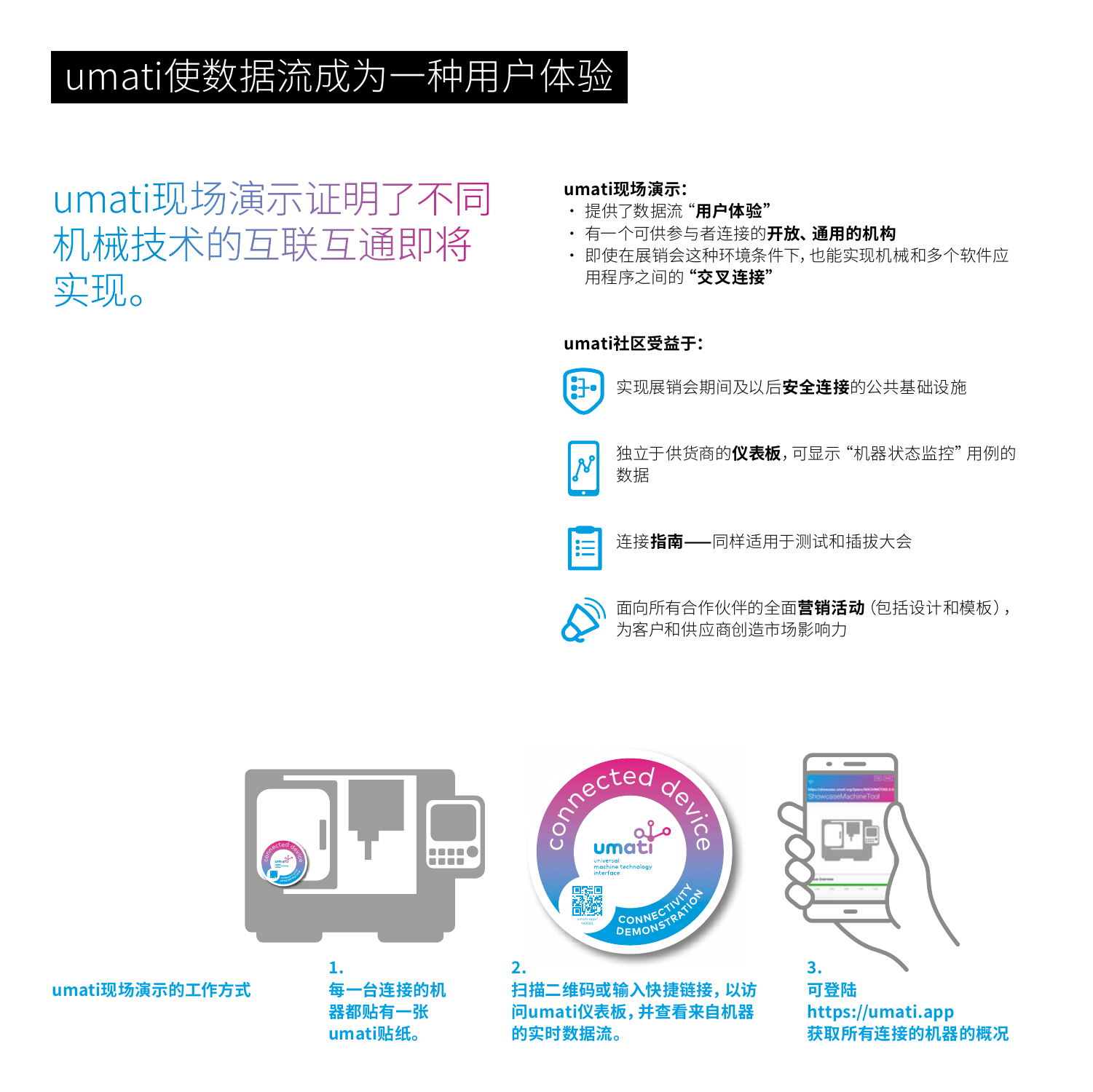# umati@CIMT 北京 (Beijing, China)

互联性演示 (live demonstration) 2021-04-12~17

# umati社区为在CIMT北京展 览的合作伙伴提供支持。

CIMT北京是中国机床和金属加工行业的领先展会。

umati在CIMT上展示了其合作伙伴与机器之间的实时连接。

umati很荣幸能够通过NC Link(中国的机床连接倡议)将机器和服 务连接起来。

### The umati community supports their partners who exhibit at CIMT Beijing.

CIMT Beijing is the leading trade show for the machine tool and metalworking industries in China.

umati demonstrates live connectivity of machinery and software services from its partners which exhibit at CIMT.

umati is proud to be connecting machinery and services with NC Link, China's initiative for Machine Tool Connectivitiy.









**com/index.jsp**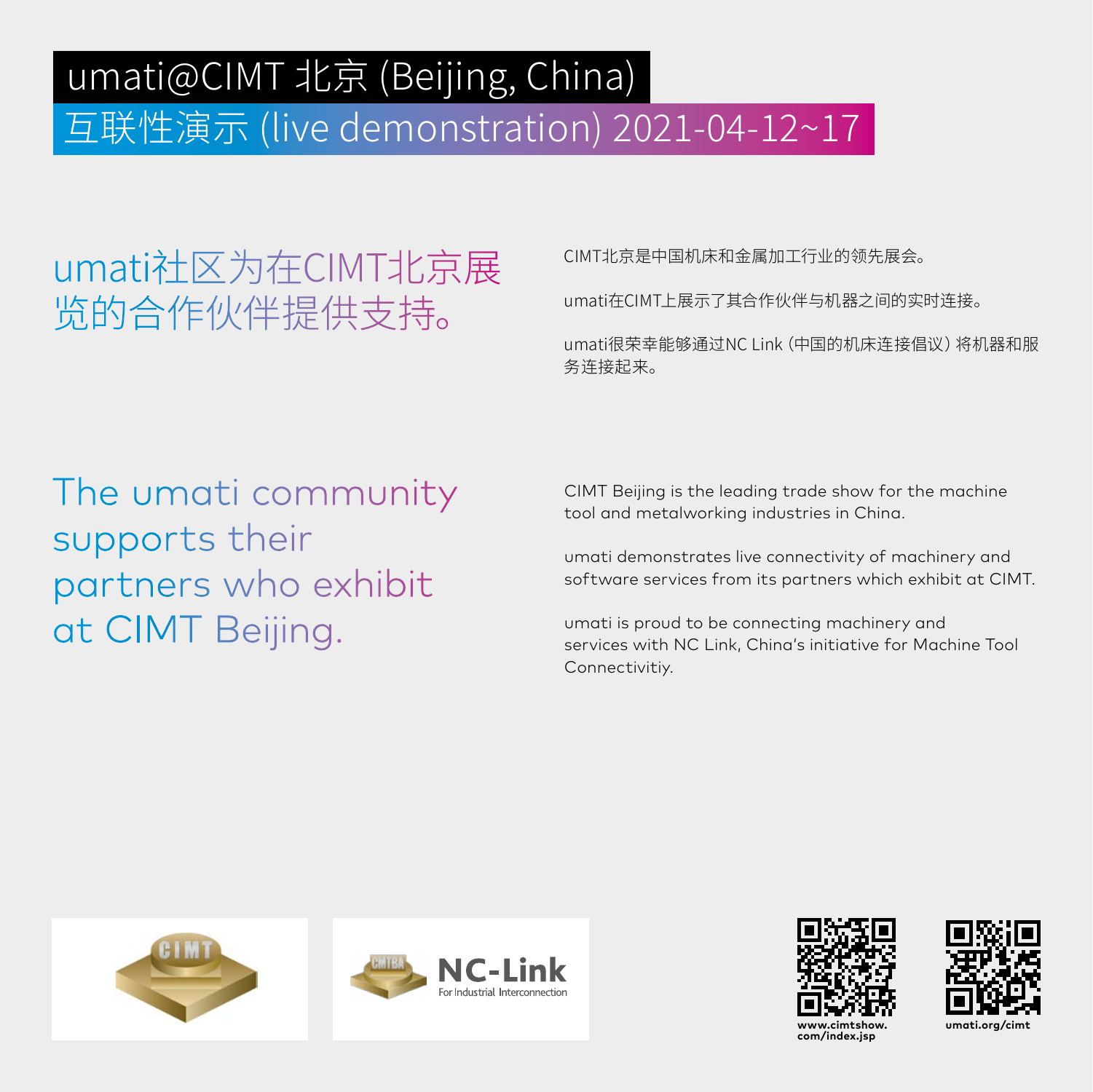# umati@CIMT 北京 (Beijing, China) 连接的合作伙伴 | connected partners

#### 连接的机床|connected machinery

| 展位 Booth       | 合作伙伴│Partner                 | 机器类型   Type of Machine  | 型号名称   Model                     | 控制器   Control     |
|----------------|------------------------------|-------------------------|----------------------------------|-------------------|
| W3-B301        | <b>United Grinding Group</b> | <b>Grinding Machine</b> | S41                              | FANUC 31i-TB      |
| <b>W3-A40</b>  | Kapp                         | Gear grinding machine   | KX 260 TWIN                      | Siemens           |
| W1-A313        | <b>EMCO</b>                  | Turn & Mill Center      | <b>HYPERTURN 65 POWERMILL G2</b> | SINUMERIK 840D sl |
| <b>W3-A002</b> | Siemens                      | Sinumerik Demonstrator  | Sinumerik Demonstrator           | SINUMERIK ONE     |

#### 连接的软件解决方案|connected software solutions

| 展位 Booth | 合作伙伴   Partner | 服务类型   Type of Service   | 产品名称、 品牌   Product Name, Brand |
|----------|----------------|--------------------------|--------------------------------|
| E4-B104  | Fagor          | Machine Connectivity App | Quercus-Bench                  |
| E8-B014  | umati          | Dashboard                | umati.app                      |

#### 由同济大学AMTC连接的机器|machinery connected by Tongji University amtc

| 制造商   Producer              | 机器类型   Type of Machine | 型号名称   Model     | 控制器   Control           |
|-----------------------------|------------------------|------------------|-------------------------|
| - Baochi Machine Tool       | Turning Machine        | CH7525           | Bosch Rexroth mtx micro |
| <b>DMG Mori</b>             | Milling Machine        | DMU 65 monoBLOCK | siemens                 |
| <b>EMCO</b>                 | Milling Machine        | Concept Mill 260 | Emco WinNC              |
| Shenyang Machine Tool Corp. | Milling Machine        | M1.4 i5          |                         |



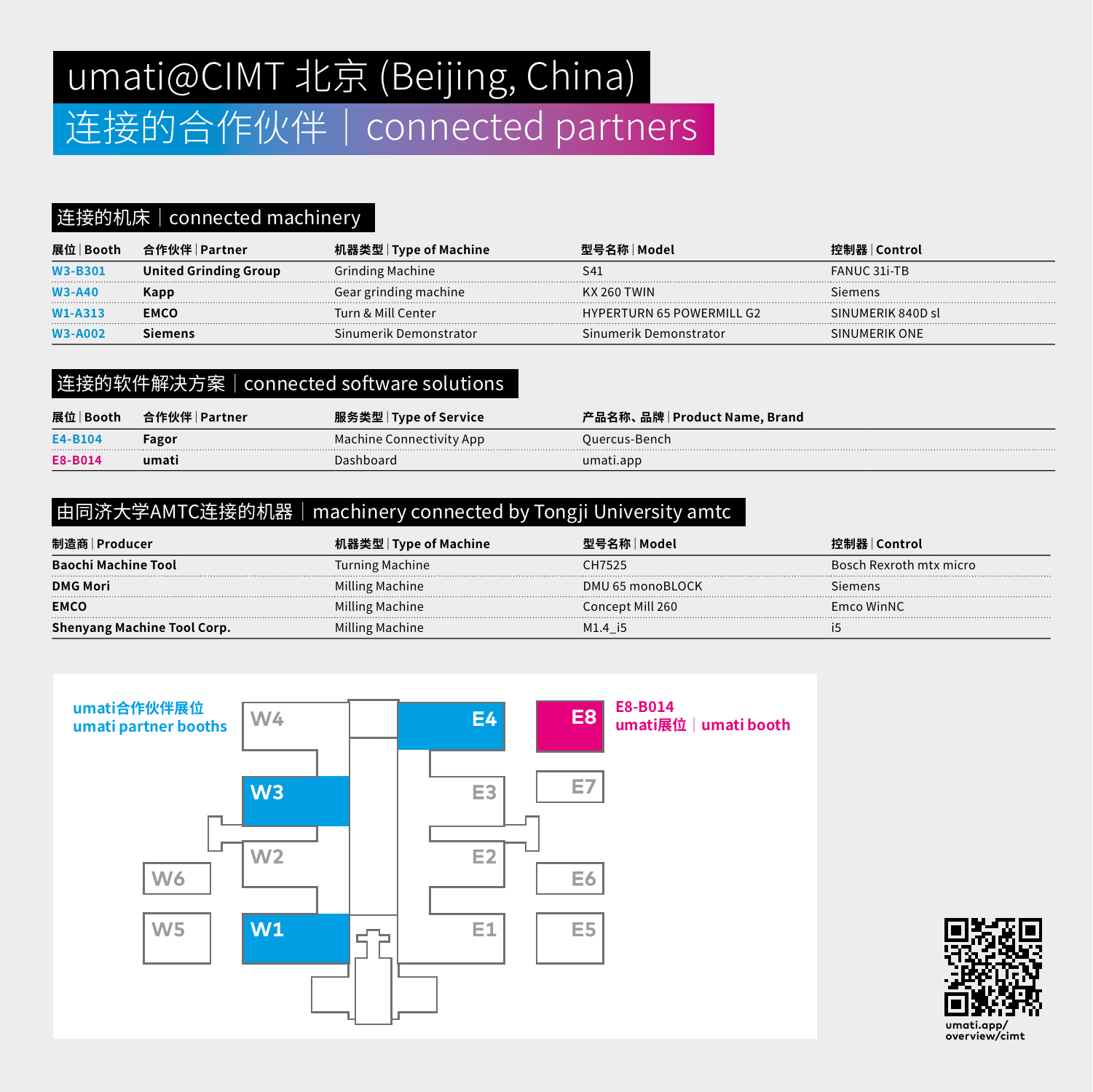### OPC 40501-01 UA (适用于机床)

### **OPC 40501**系列满足了针 对机床的使用案例和参数 要求。

该系列标准的建立目的是,在不同技术、制造商和型号系列的机床 之间创建通用接口。

机床OPC UA配套规范的第一部分旨在为此类接口提供基础知识, 可对机床进行监控,并对其相关作业进行概述。这些信息大多与技 术无关。用于机床的OPC UA接口使得机床和软件系统(如 MES、SCADA、ERP或数据分析系统)可以交换信息。

这是源自OPC 40001-1 UA的首个适用于机器的规范。其于2020年9 月发布,是首个得到umati社区充分认可的OPC UA配套规范。该社 区在开发标准的同时对该实施情况进行了测试。采用umati演示器 基础设施执行插拔大会,以便进行测试和学习。

umati提供了统一实现UA4MT的资源,详见**umati.org/dev**  (GitHub)

**联系方式 Götz Görisch先生,联合工作组主席 VDW - 德国机床制造商协会 g.goerisch@vdw.de**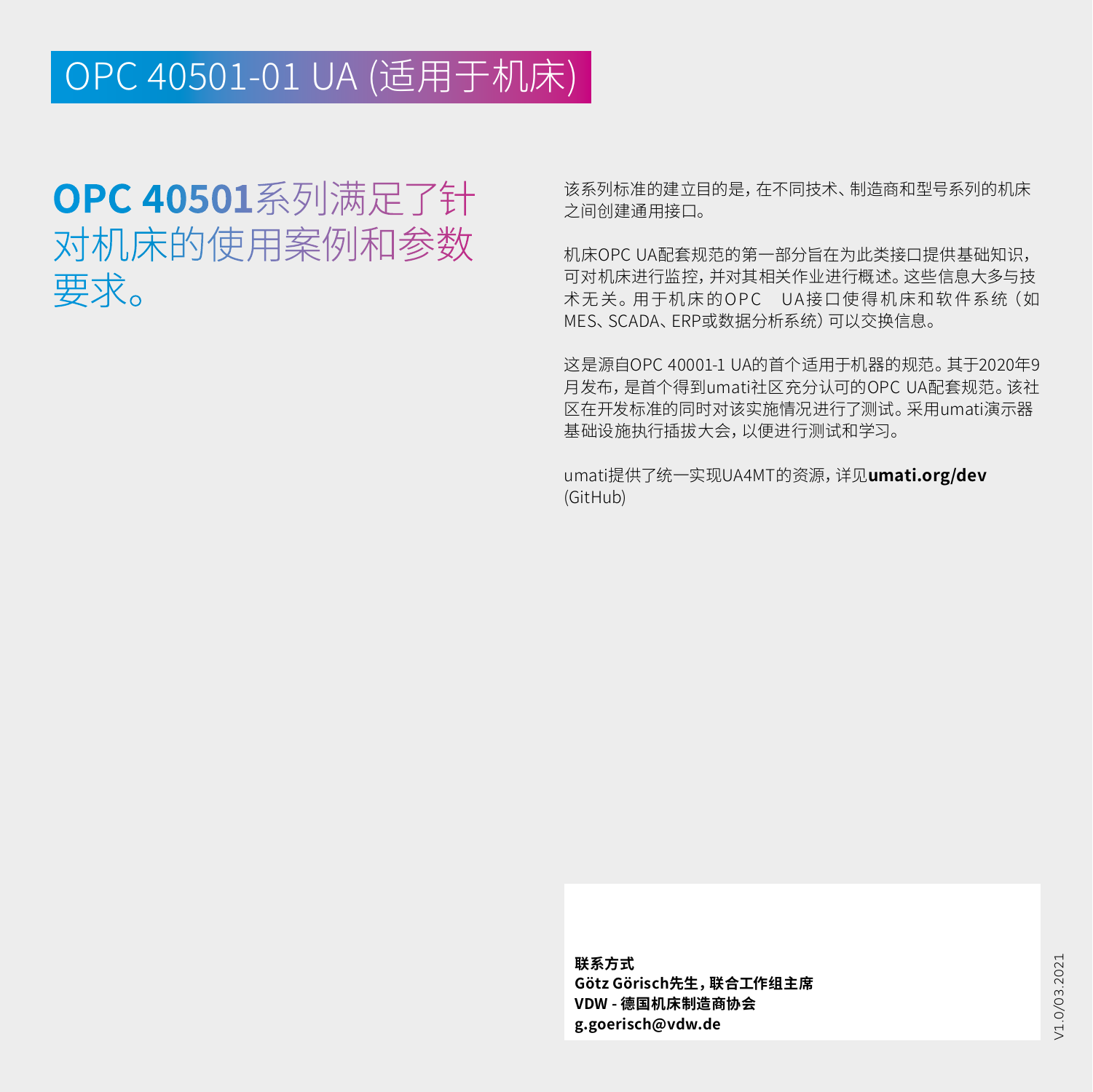# OPC 40501-01 UA (适用于机床)

#### **第1部分包括以下使用案例:**

|     | 识别不同制造商的机器  |
|-----|-------------|
|     | 生产运行概览      |
| 880 | 作业零件概览      |
| ┚   | 作业运行时间概览    |
|     | 机床状态概览      |
| X   | 即将进行的手动操作概览 |
|     | 错误和警告概览     |
| 柬   | 提供KPI计算信息   |
|     | 提供工具数据概览    |

**OPC 40501-1**和**VDMA 40501-1**由德国机床制造商协会发起,并由 **德国机床制造商协会和OPC基金会**的一个**联合工作组**创建,由来自 世界各地的90多家公司和近200名参与者组成。

该等规范可在以下资源 库中免费获得: **umati.org/ua4mt**

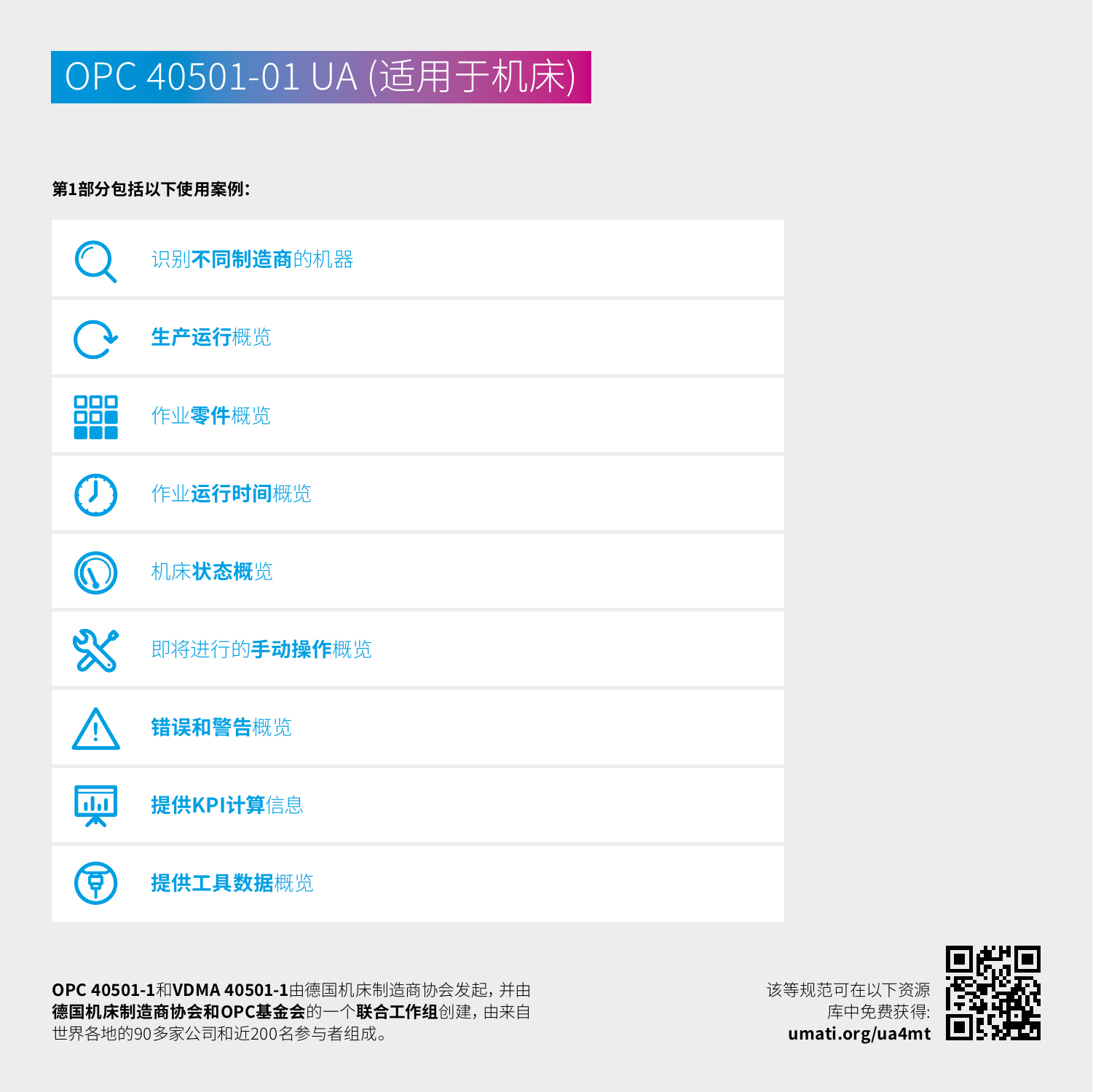### OPC 40001-1 UA (适用于机械)

### **OPC 40001**系列适用于 整个机械制造行业。

其包含用于机械的各种构建模块,可处理各种配套规范中定义的不 同类型机器和机器部件的用例。

此规范的内容适用于将能量(如电、蒸汽、气体、人力、压力)转换 为机械运动、热量、电信号、压力等的任何设备或设备部件,以执行 机械工程行业的特殊任务。

其于2020年9月发布,是首批得到umati社区充分认可的OPC UA配 套规范之一。该版本已于近日更新,以解决其他用例,并将持续更 新。

机器及部件识别的实施用例是"即插即用"目标图像的基础,来自 全行业的机器可通过相同方式互相识别,不同网络参与者也可独立 于机器和制造商互相识别。

可通过umati.app在umati案例展示中查看首个真实的实施示例。 有关实施方式,详见**https://showcase.umati.org**

赞助方: 德国联邦经济事务和能源部

Supported by:

Federal Ministry<br>for Economic Affairs and Energy

on the basis of a decision<br>by the German Bundestag

**联系方式 Heiko Herden先生,联合工作组主席 VDMA - 德国机械设备制造业联合会 heiko.herden@vdma.org**